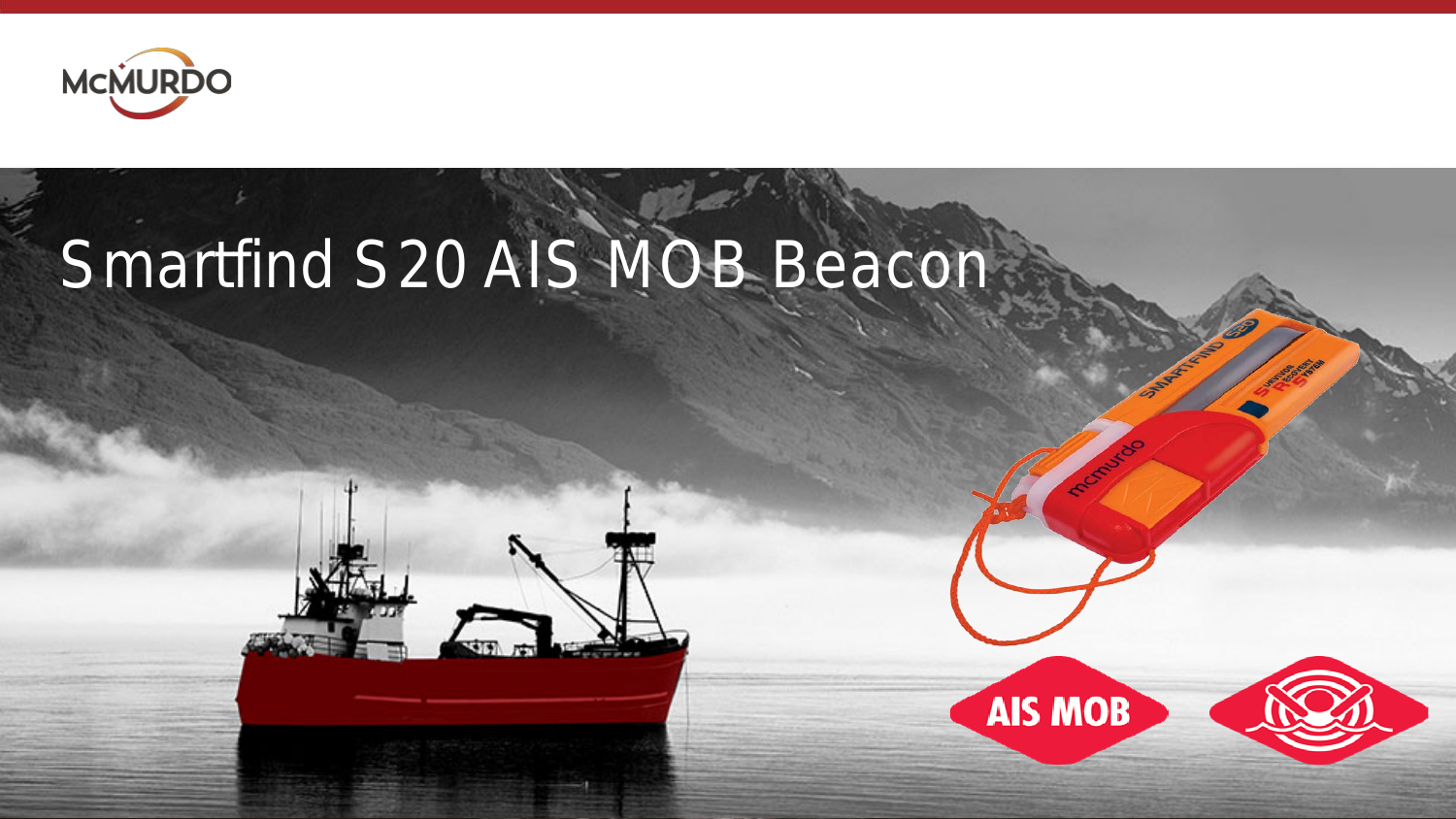

### **Why - Smartfind S20 AIS MOB**

- There is a growing need for a lifesaving system that aids in the local recovery of MOB when the vessel is in range to carry out the rescue, as time is the critical factor.
- The solution needs to be low cost due to the volume of crew per vessel and needs to be integrated to existing technology on board to avoid additional cost.

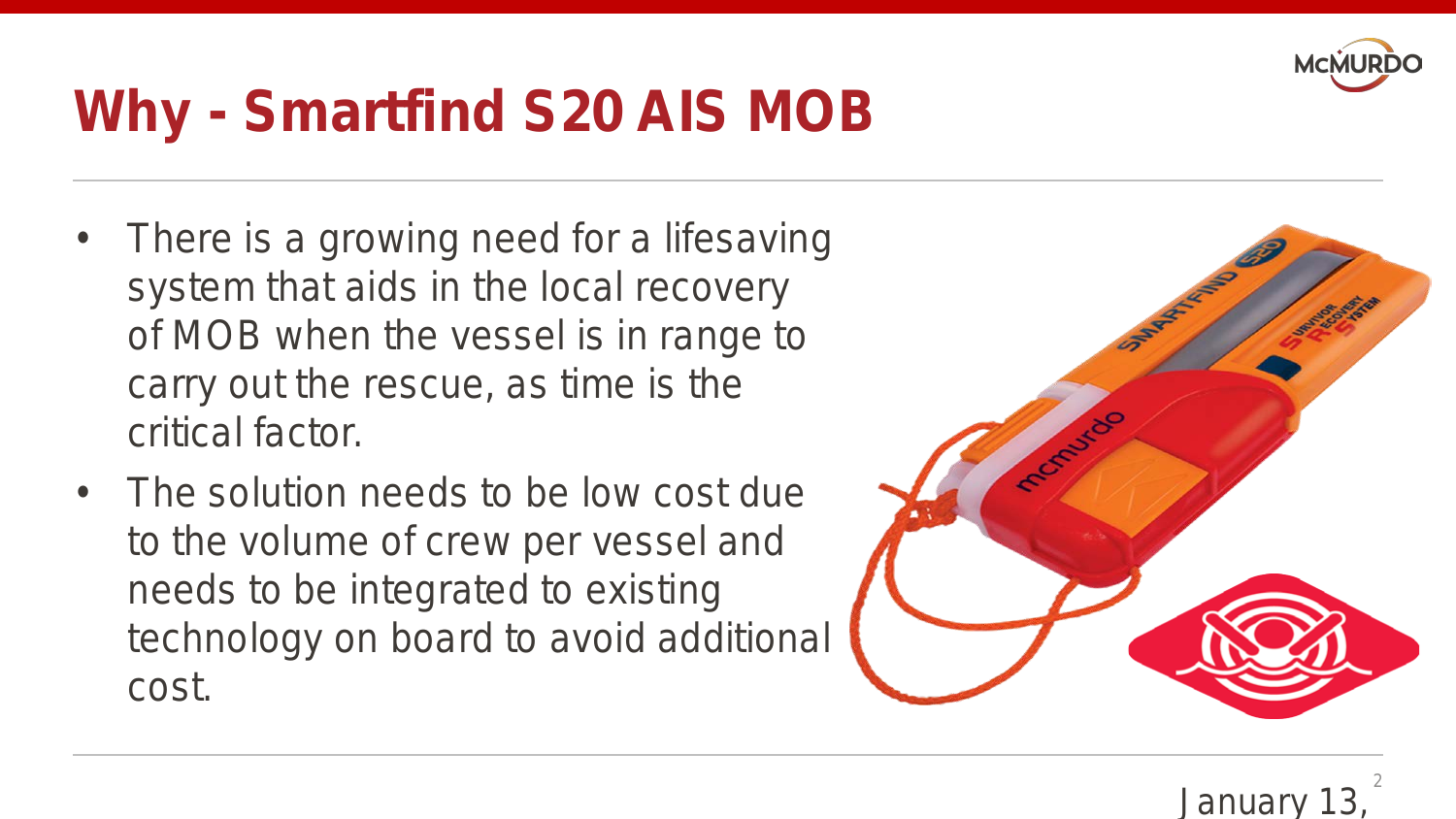

# Key points

Footer Title  $3$  , and a set of the set of the set of the set of the set of the set of the set of the set of the set of the set of the set of the set of the set of the set of the set of the set of the set of the set of th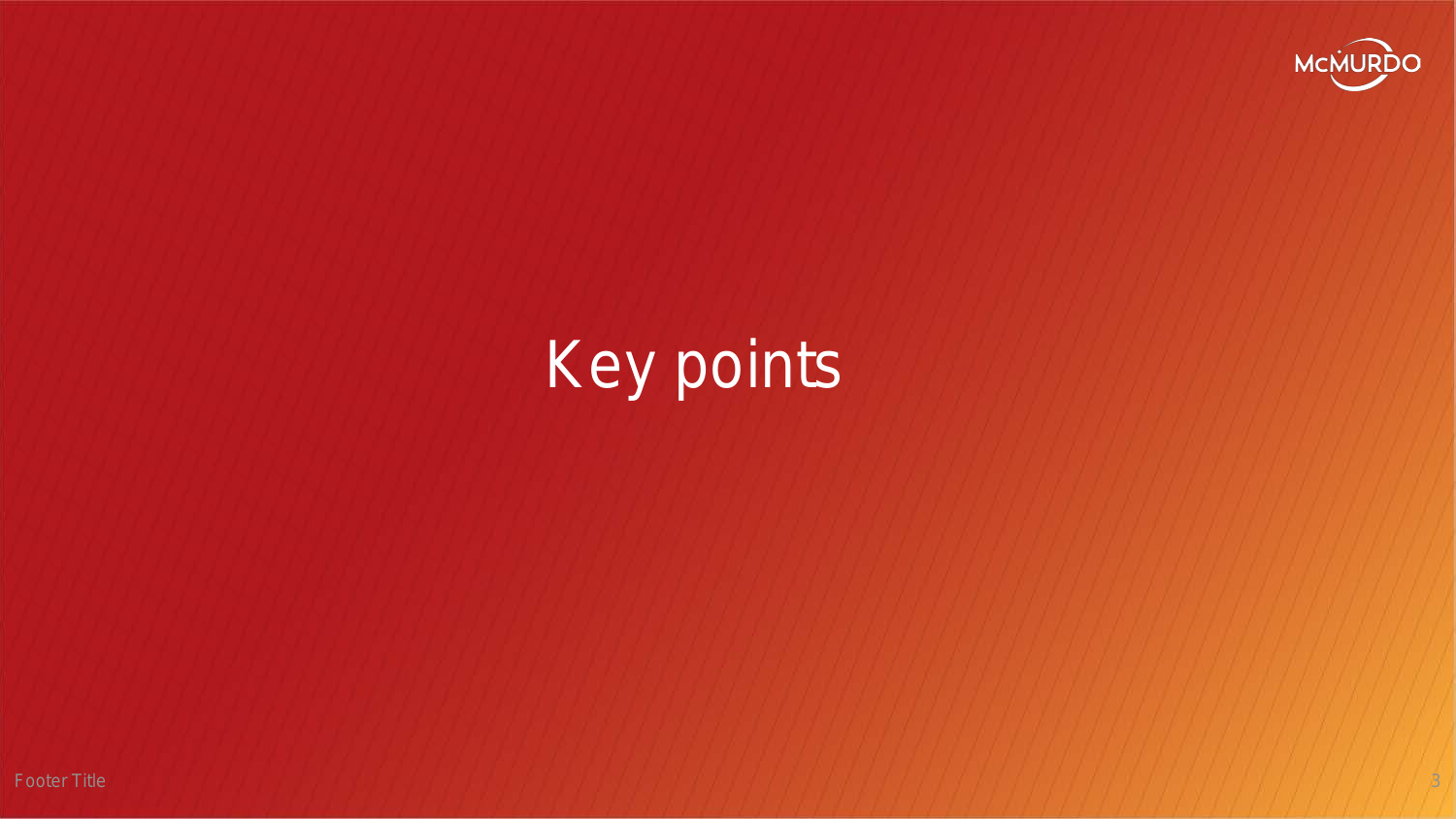

### **Key points – Smartfind S20 AIS MOB**

- Radio range typically 4nm
- Shows MOB target on AIS-enabled chart plotter
- Transmits for 24 hours
- 7 year battery storage
- Waterproof to 10 meters submersion

**AIS MOB** 

**WATERPROOF** 



ACCANYCO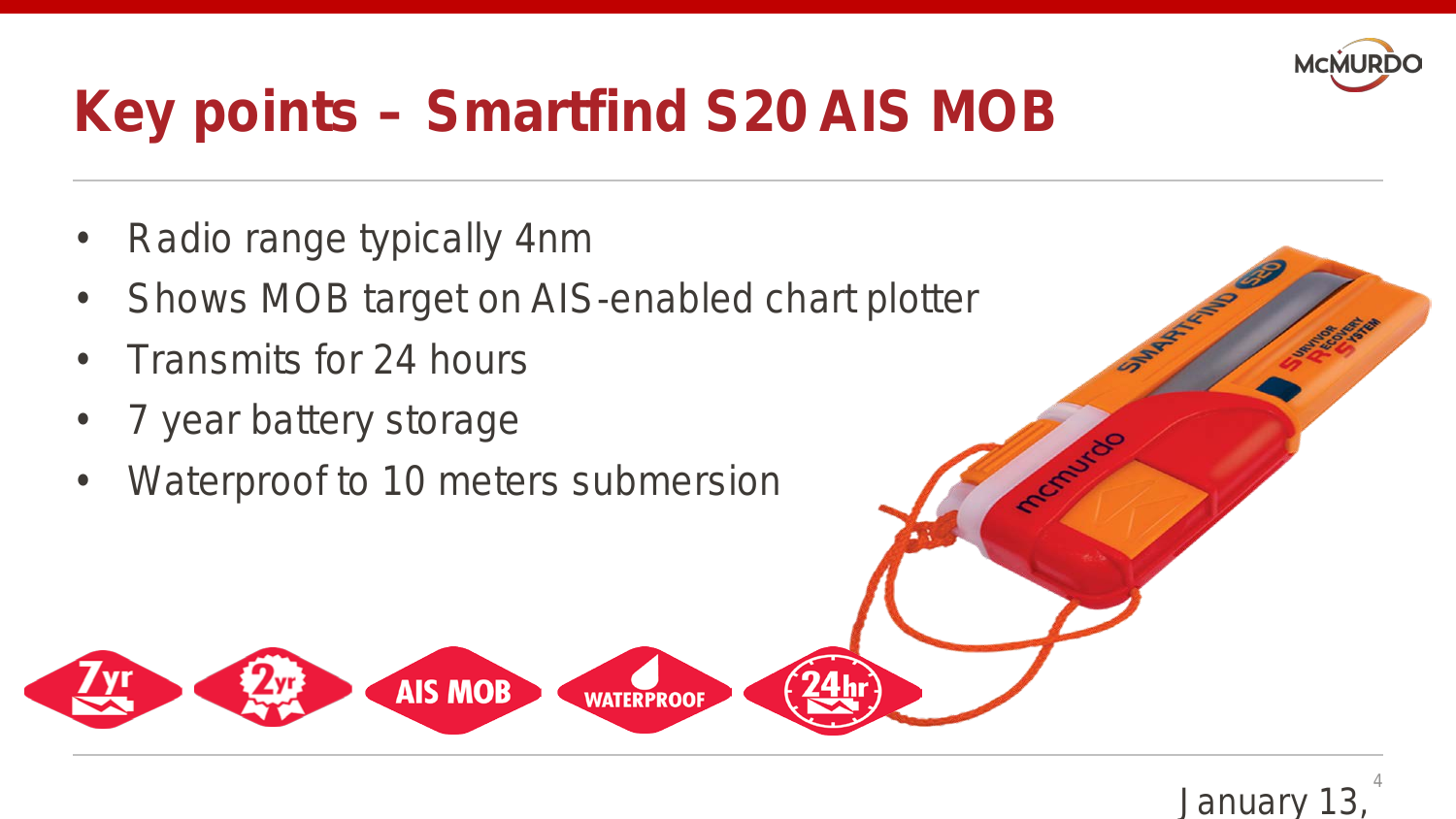

### **Key points – Smartfind S20 AIS MOB**

• S20 mounted using oral tube clip



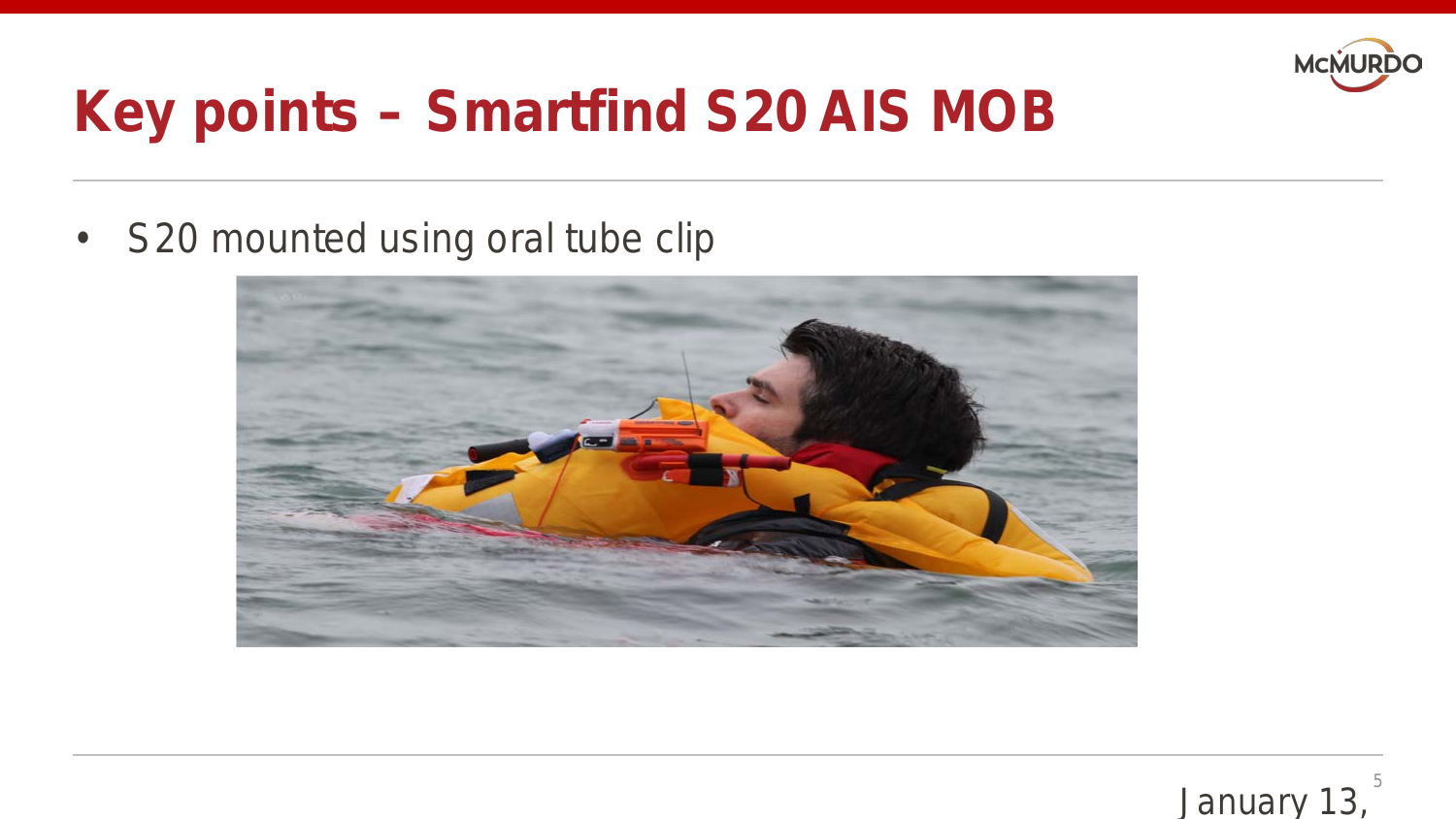

### **Key points - Smartfind S20 AIS MOB**

• S20 mounted using webbing clip



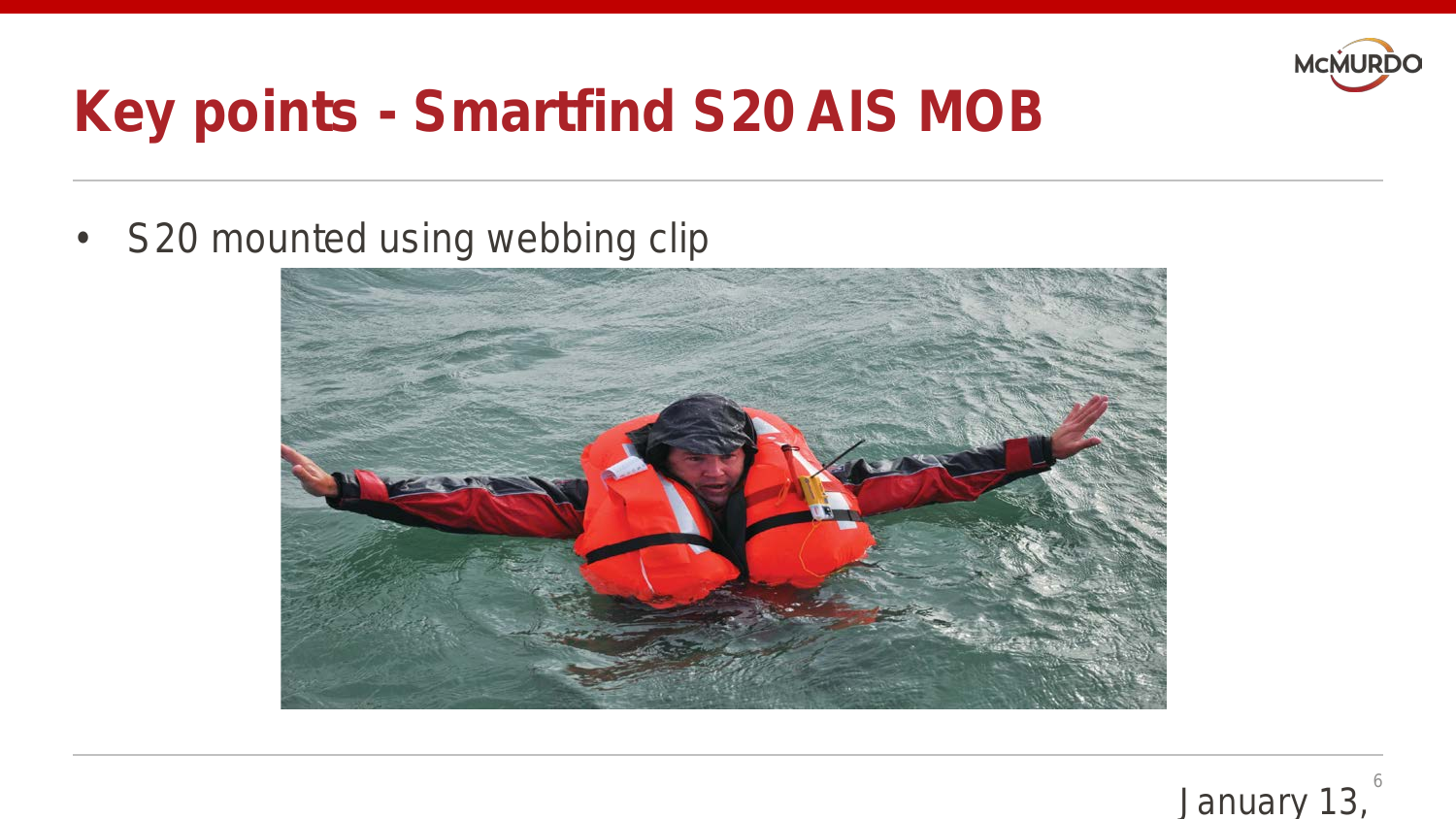

### **Key points - Smartfind S20 AIS MOB**

- The S20 is operated manually by pulling the cord tab
- The S20 can be semi-auto activated when integrated with specific types of lifejackets
- When operating the S20 will buzz and flash
- Within 18 seconds it sends an AIS SART message and GPS information shortly afterwards which is received by all AIS users in radio range
- The S20 can be user reset after use, there is a self test function that tracks past battery use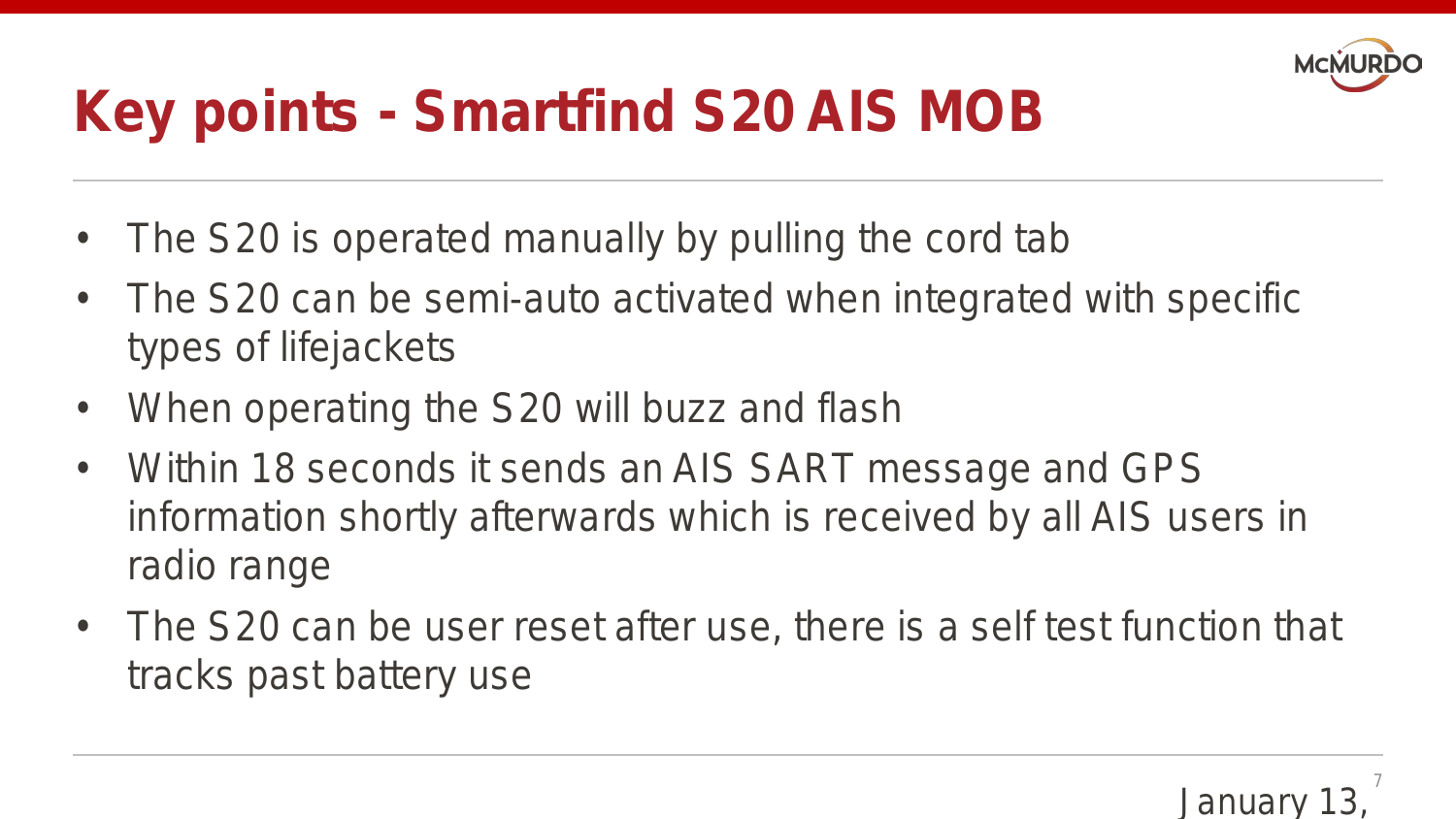

# Captains view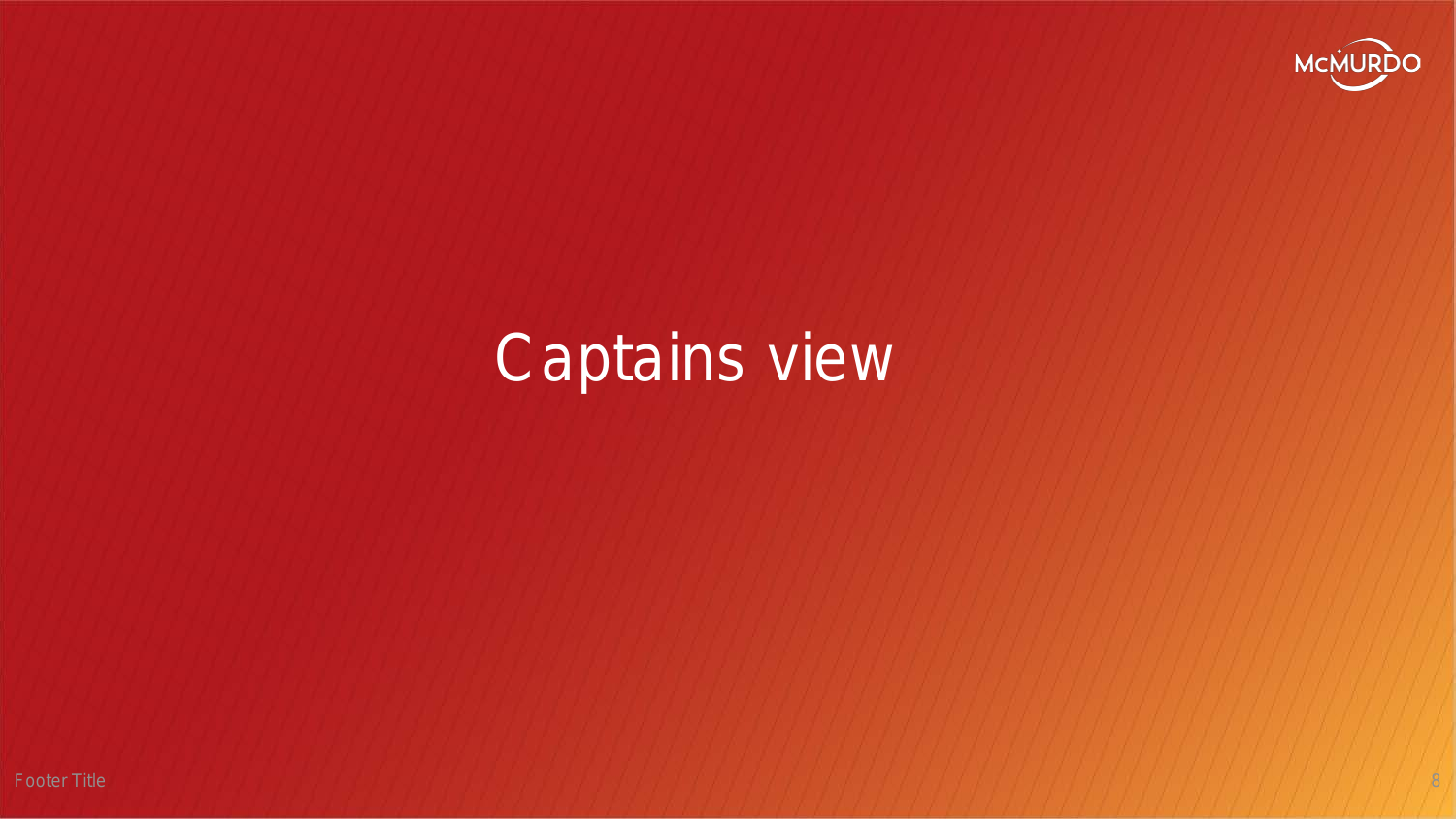

### **Captains view - Smartfind S20 AIS MOB**

- AIS How does S20 show up on ships AIS equipment?
- When operational the S20 will update regularly with GPS information so the rescuers can track the casualty for an efficient rescue.
- Euronav Windows PC software presentation



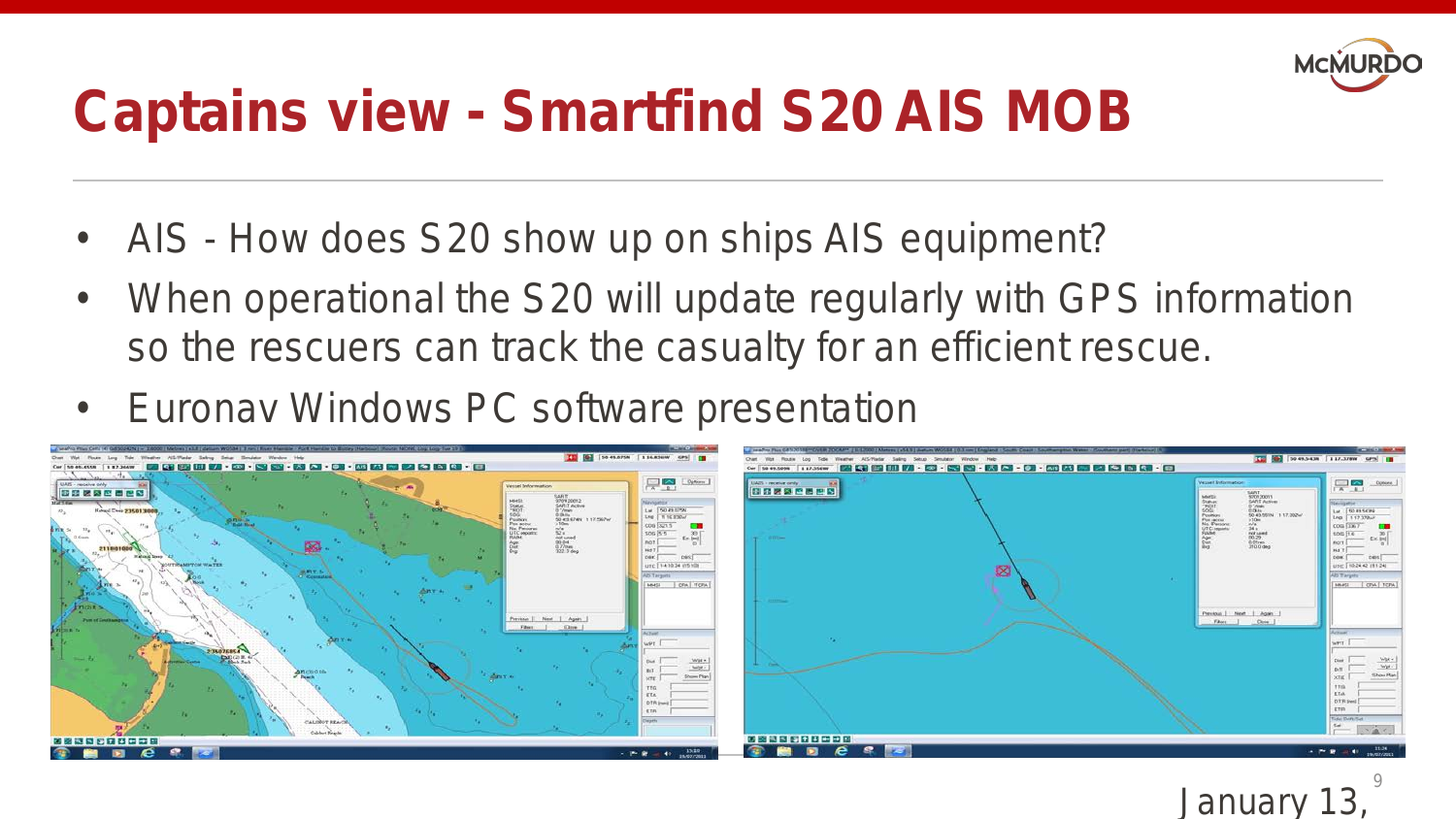

### **Captains view – Smartfind S20 AIS MOB**

• MOB target view provided by a typical chart plotter display



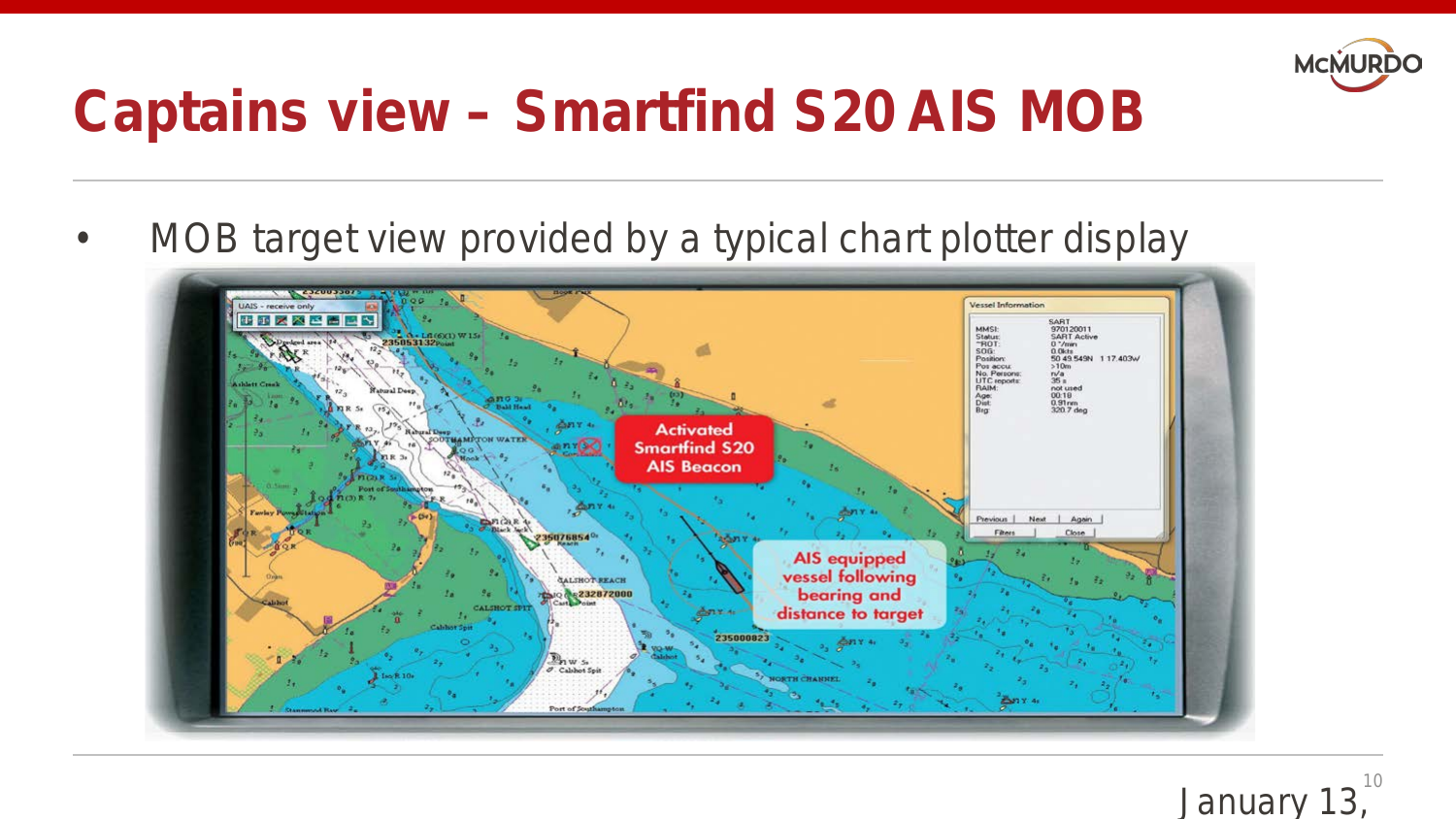

### What's in the box

Footer Title 1 (11) In the second contract of the second state of the second contract of the second contract of the second contract of the second contract of the second contract of the second contract of the second contra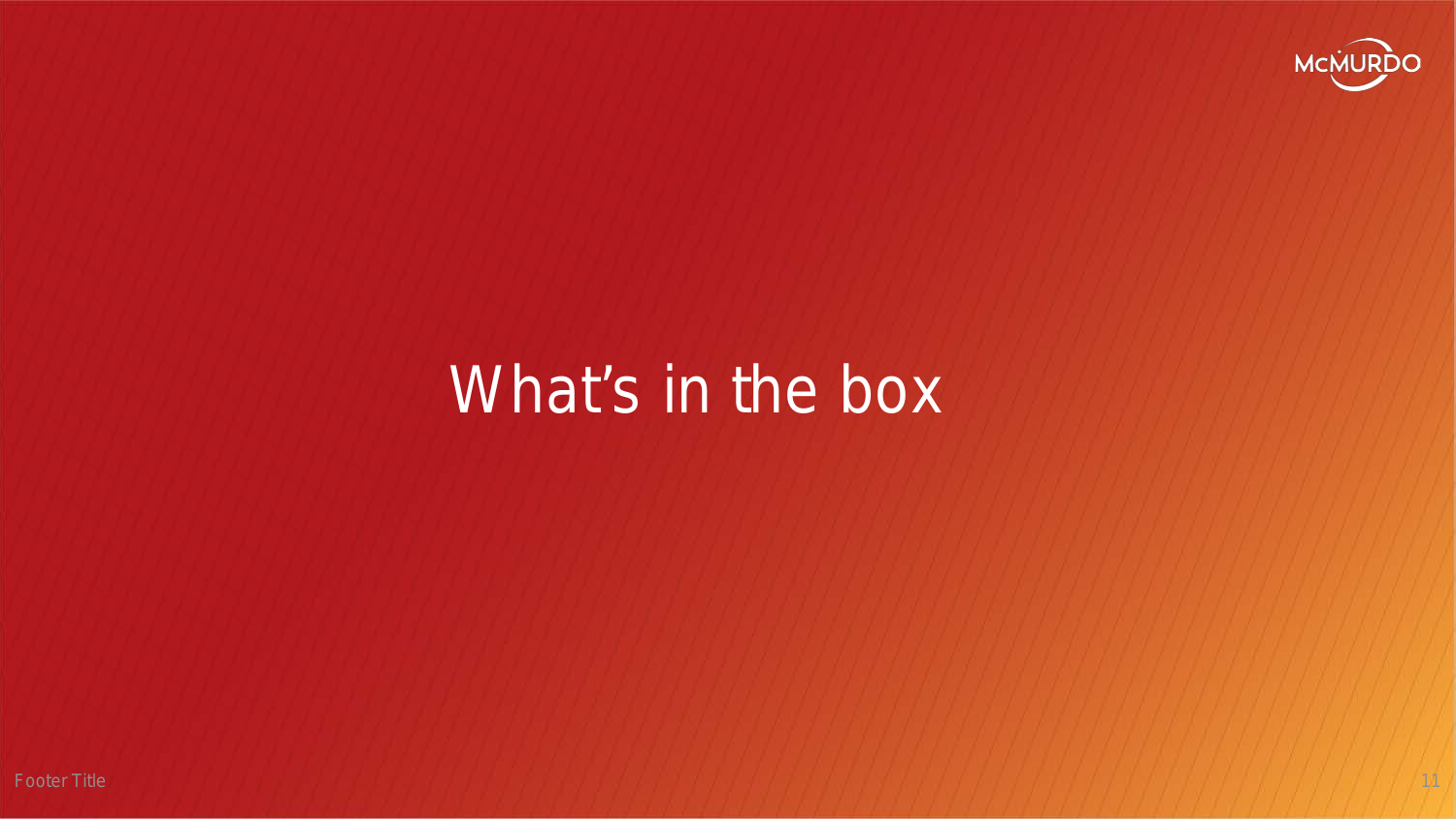

### **Smartfind S20 – what's in the box**

- AIS MOB unit rigged for manual pull
- Belt carry pouch
- Oral tube clip, suitable for left or right side fitting
- Webbing fitting clip

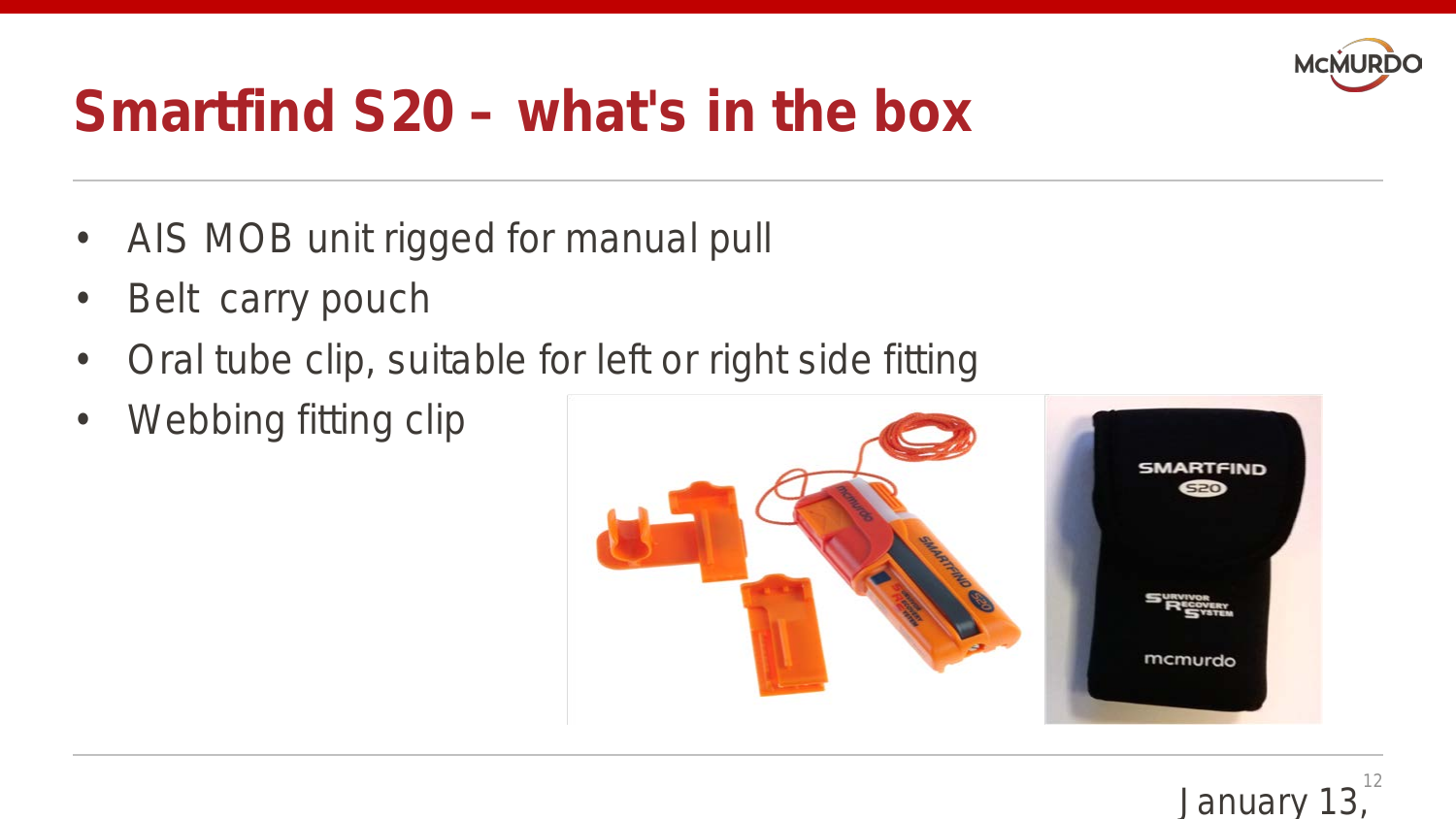

#### **Smartfind S20 – whats in the box**

- Multi language user manual
- Quick start instruction card
- 1 year warranty, + 1 year extra when registered on line